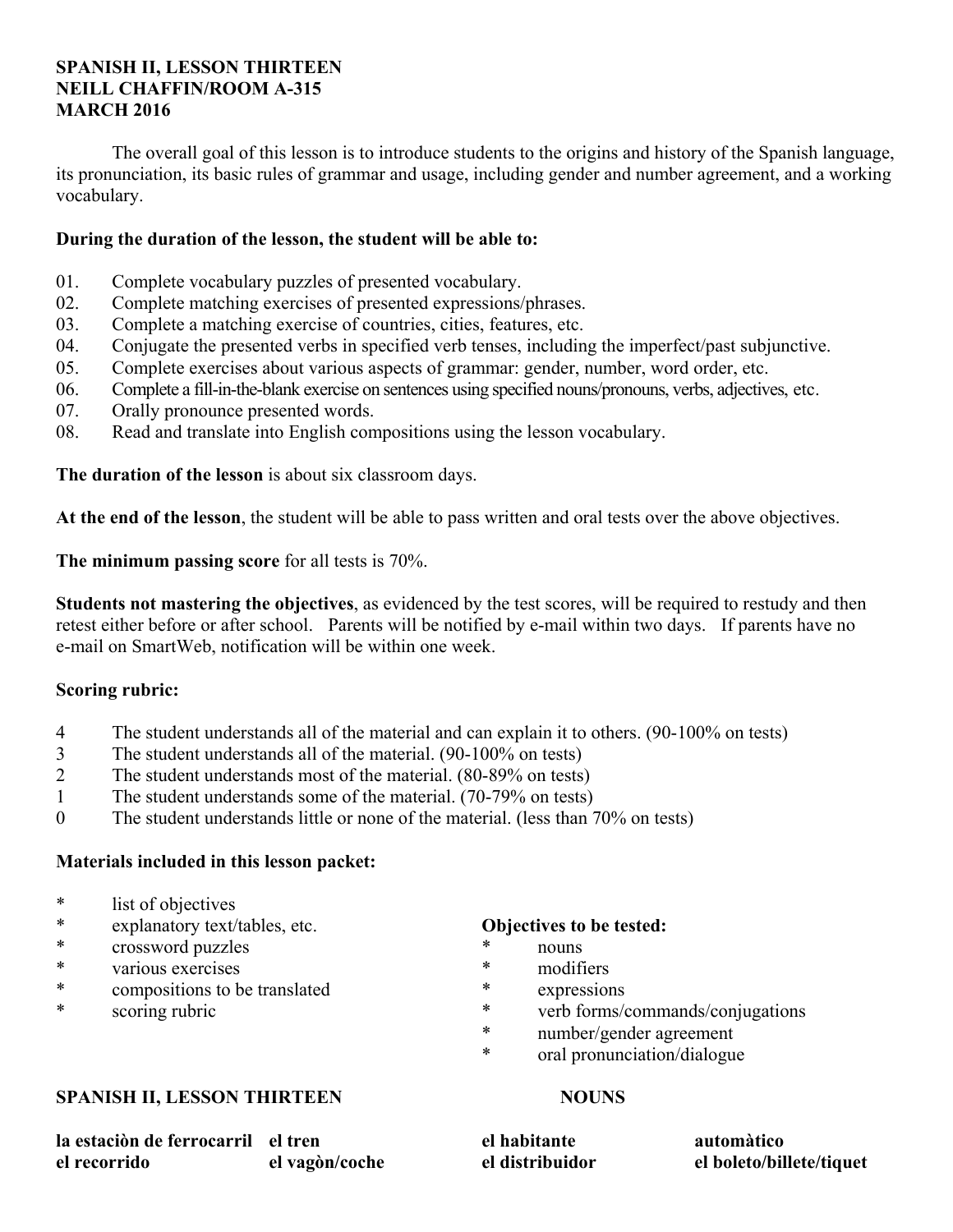**la locomotura el turismo la provincia el mundo el trayecto la ventanilla/boleterìa el museo el maletìn la vegetaciòn el capìtulo el tema la region la excursiòn la comida el pueblo el estado el puente el servicio la cola/fila la fiebre amarilla el viaje el andèn la maleta el pasajero el horario el ferrocarril la sala de espera la llegada la salida la tarjeta de crèdito la tarifa la vìa el quiosco la clase primera la clase segunda el compañero la palabra la pregunta la informaciòn el equipaje el destino** train station route, trip train train car, train coach inhabitant automatic ticket machine ticket locomotive tourism province world stretch (of road) window, ticket window museum briefcase vegetation, flora chapter theme region excursion, trip food, meal people, town state bridge service line, queue yellow fever trip, journey platform suitcase passenger schedule railroad waiting room arrival departure credit card fare rail bed, track kiosk first class second class companion word question information baggage, luggage destination **la parada la demora/el retraso el revisor/cobrador el asiento/la plaza el coche comedor** 

**la bufeterìa el coche cafeterìa el pasillo el caballo la puerta el libro el bolsillo el cañon el guìa la costa el anuncio el evento la altura el peatòn la reservaciòn la cama el cafè el carro el dinero la moneda la ruina la tela la playa la revista el artìculo la ciudad la mar el descuento la profesora hoy ayer el impermeable el hecho la conquista el edificio la canasta el lugar la mina la vista el pasado el presente la cueva la construcciòn**  stop, station delay conductor (as of a train) seat

dining car buffet dining car aisle, hall horse door book pocket canyon guide coast announcement event altitude, height pedestrian reservation bed cafe, coffee car money money, coin ruin cloth beach magazine article (as in a magazine) city sea discount teacher today yesterday raincoat deed, fact conquest building basket place mine view past present cave construction

# **SPANISH II, LESSON THIRTEEN MODIFIERS/EXPRESSIONS**

**automàtico excelente otro mucho ferroviario durante hacer parada antiguo**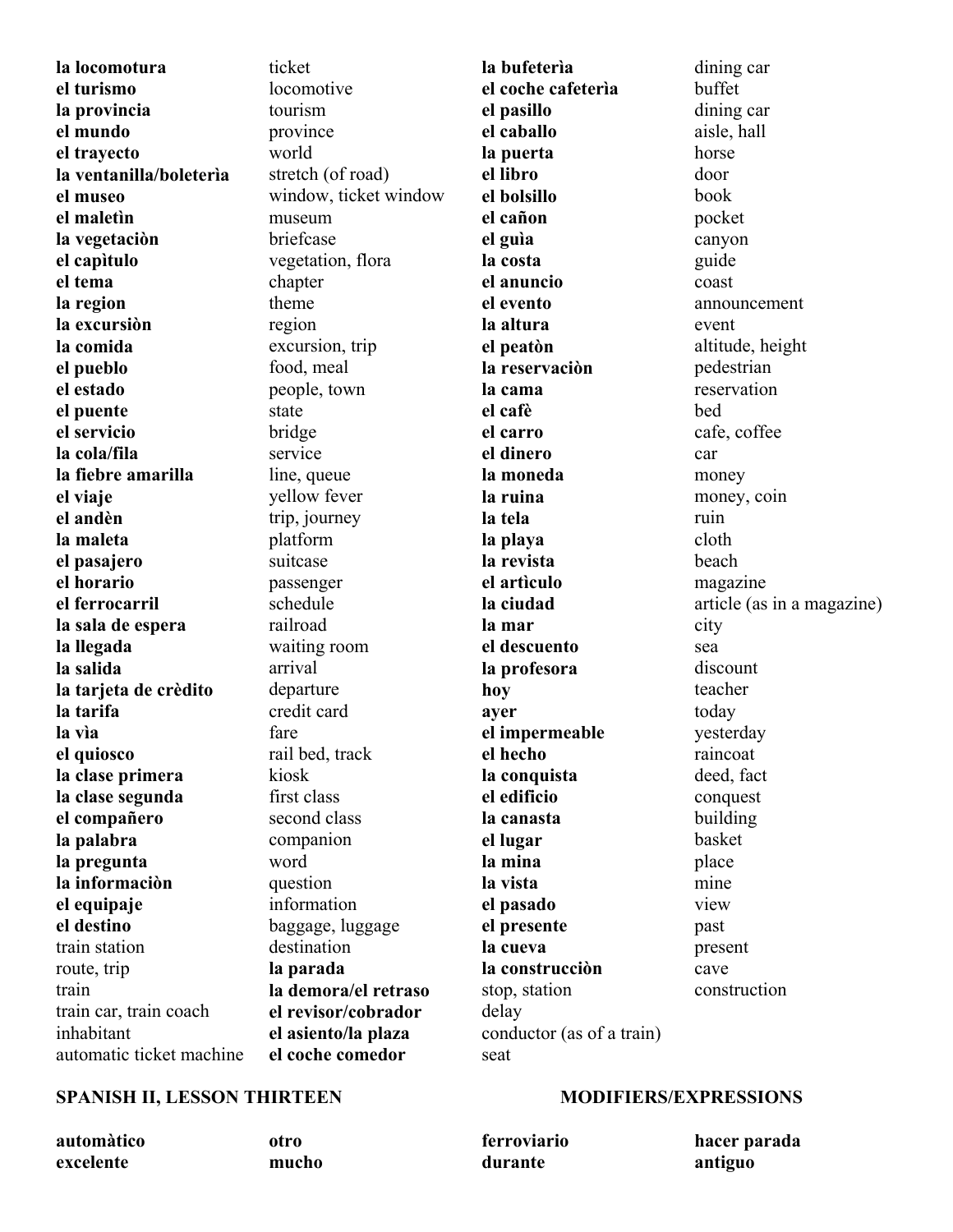**històrico alta velocidad ràpido entre inolvidable tropical a lo largo desde hacer cola/fila muy importante sin embargo espectacular hispanohablante ¿cuànto tiempo tarda? hoy en dìa ¿còmo es? famoso delante de bien por favor pronto antes de sencillo alta mas cada apropriado ida y vuelta a tiempo pròximo libre estudiantil luego estar en vacaciones completo de salida de llegada a caballo mañana** automatic excellent other, another much, a lot railroad (as of a) during make a stop, stop at

ancient, antique historical high speed rapid between, among unforgettable tropical along since, from be/stand/make line very important nevertheless spectacular Spanish-speaking how long does it take? these days, nowadays how is? *(not of health)* famous in front of, before well please quickly, soon before simple, one-way high, tall more each appropriate round-trip on time next free, empty, unoccupied student (as an adjective) later, next be on vacation complete departure arrival on horseback tomorrow **propio acà/aquì allì/allà secreto acompañado de si** 

**por en tren ahora tampoco lo que tambièn cerca de de bolsillo porque contigo conmigo honesto ¿a què hora? ¿para cuando? aquì lo tiene reducido para misterioso còmodo casi frecuente estadounidense lejos de increìble remoto/aislado poco aventuroso profundo mismo pendiente a pesar de imprescindible/obligatori** steep, precipitous **colonial forzado bastante viceversa mèdico ¿por què? escolar enseguida ¿por dònde? ¿de dònde?** own here there if now near why

accompanied by for, through on a train, by train either/neither that which also, too pocket (as size or fit into) because with you with me honest at what time? for when here it is (here you have) reduced, lowered for, towards mysterious comfortable almost frequent of the United States far from incredible remote, isolated little (as in quantity) adventurous deep same in spite of, despite required, necessary colonial forced enough vice-versa medical school (as an adjective) right away for where? from where?

# **SPANISH II, LESSON THIRTEEN INFINITIVES**

#### SACAR (get, obtain, buy) TRABAJAR (work)  $VER$

**o** 

secret

| SERVIR* | (serve) |
|---------|---------|
| VER.    | (see)   |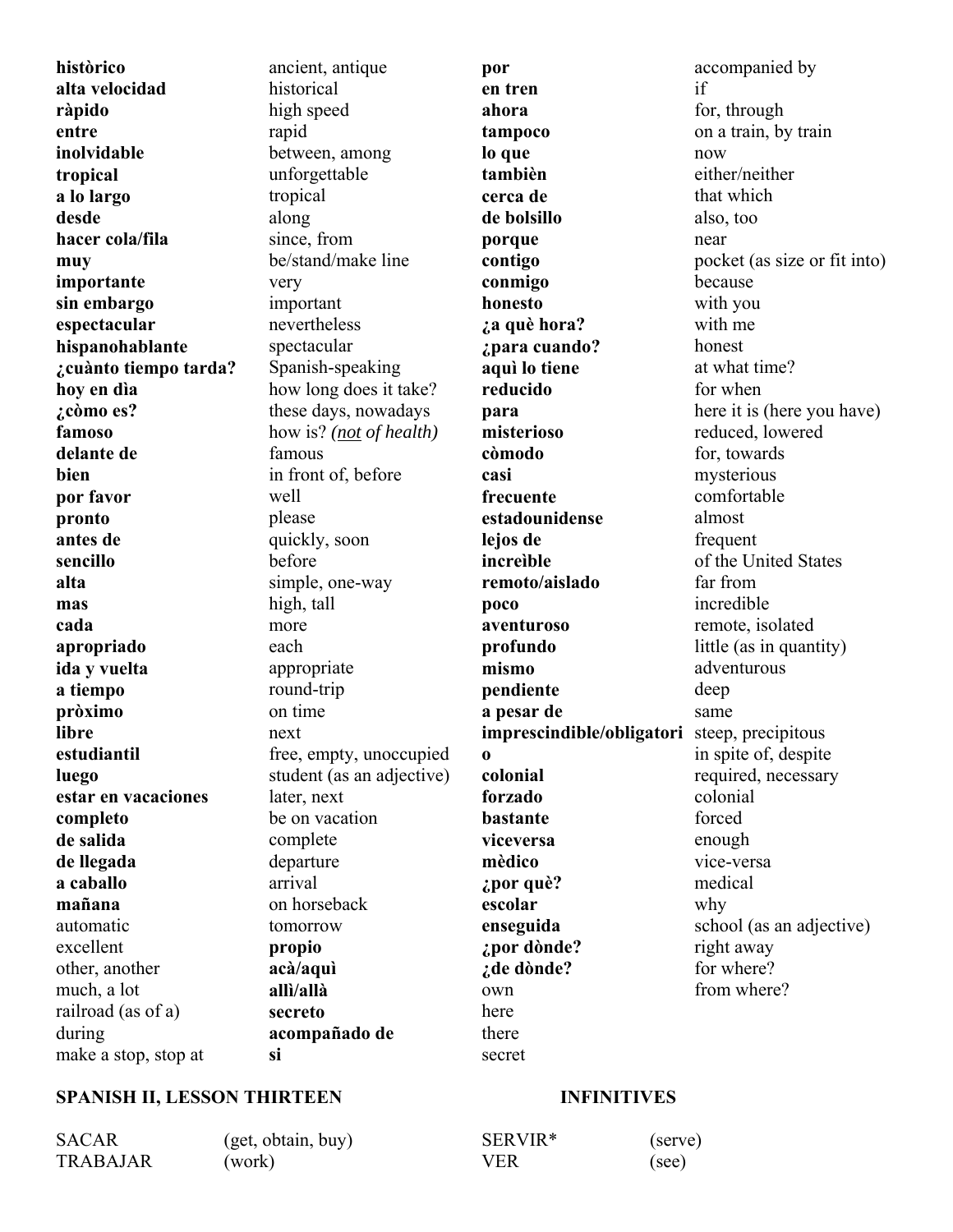| PODER*                  | (be able, can)               | SENTARSE*           | (sit down)                       |
|-------------------------|------------------------------|---------------------|----------------------------------|
| TENER*                  | (have)                       | <b>AYUDAR</b>       | (help)                           |
| <b>CONTRASTAR</b>       | (contrast)                   | <b>VER</b>          | (see)                            |
| <b>OBSERVAR</b>         | (observe)                    | <b>DECIDIR</b>      | (decide)                         |
| <b>VIAJAR</b>           | (travel, journey)            | TRAER*              | (bring, carry)                   |
| <b>CRUZAR</b>           | (cross)                      | DECIR <sup>*</sup>  | (say, tell)                      |
| <b>COMPRAR</b>          | (buy)                        | PENSAR <sup>*</sup> | (think)                          |
| <b>APROVECHARSE</b>     | (approve of)                 | <b>ESTUDIAR</b>     | (estudiar)                       |
| <b>ESPERAR</b>          | (await, hope)                | <b>APRENDER</b>     | (learn)                          |
| <b>VENDER</b>           | (sell)                       | <b>NECESITAR</b>    | (need)                           |
| <b>PARARSE</b>          | (stand)                      | <b>COMPRAR</b>      | (buy)                            |
| <b>PONER</b>            | (put, place)                 | CLARIFICAR(clarify) |                                  |
| <b>HACER</b>            | (do, make, pack)             | <b>CONSTRUIR</b>    | (construct, build)               |
| <b>TOMAR</b>            | (take)                       | <b>DESCUBRIR</b>    | (discover, find)                 |
| QUERER*                 | (want, wish)                 | <b>EXPLICAR</b>     | (explain)                        |
| <b>ESTAR</b>            | (be)                         | <b>DESCRIBIR</b>    | (describe)                       |
| <b>SELECCIONAR</b>      | (select)                     | INFERIR*            | (infer)                          |
| <b>INDICAR</b>          | (indicate)                   | CONFIRMAR(confirm)  |                                  |
| <b>LLEGAR</b>           | (arrive)                     | <b>SOBREVIVIR</b>   | (survive)                        |
| <b>SALIR</b><br>(leave) |                              | <b>VIVIR</b>        | (live)                           |
| <b>INSERTAR</b>         | (insert, put in)             | <b>VISITAR</b>      | (visit)                          |
| <b>CONVERSAR</b>        | (converse, talk with)        | LLOVER*             | (rain)                           |
| <b>LLEVAR</b>           | (carry, have on)             | <b>EXPRESAR</b>     | (express)                        |
| <b>AYUDAR</b>           | (help)                       | <b>TRATAR</b>       | (try)                            |
| RECORDAR*(remember)     |                              | <b>SABER</b>        | (know)                           |
| <b>REVISAR</b>          | (check, verify)              | <b>COMPLETAR</b>    | (complete)                       |
| VENIR*                  | (come)                       | <b>ESCRIBIR</b>     | (write)                          |
| <b>SUBIR</b>            | (climb, get on)              | <b>DAR</b>          | (give)                           |
| <b>BAJARSE</b>          | (exit, get off, go down)     | <b>ESCOGER</b>      | (choose)                         |
| <b>TRANSBORDAR</b>      | (transfer)                   | <b>ESCUCHAR</b>     | (listen to)                      |
| <b>CAMBIAR</b>          | (change)                     | PERSONALIZAR        | (personalize)                    |
| <b>ANDAR</b>            | (andar)                      | <b>PAREAR</b>       | (match)                          |
| <b>ALQUILAR</b>         | (rent, lease)                | DESPERTARSE*        | (get up, arise, awake)           |
| <b>RENTAR</b>           | (rent)                       | DORMIR*             | (sleep)                          |
| <b>BEBER</b>            | (drink)                      | ACOSTARSE*          | (go to bed)                      |
| <b>COMER</b>            | (eat)                        | LEVANTARSE          | (get up, arise)                  |
| <b>VERIFICAR</b>        | (check, verify)              | <b>CONOCER</b>      | (know, be acquainted with)       |
| <b>CHEQUEAR</b>         | (check, verify)              | DIVERTIRSE*         | (enjoy, be amused by)            |
| <b>MIRAR</b>            | (look at, watch)             | <b>FACTURAR</b>     | (check, register (as of luggage) |
| <b>PAGAR</b>            | (pay, pay for)               | <b>ABROCHAR</b>     | (fasten)                         |
| <b>TERMINAR</b>         | (end, finish)                | <b>IDENTIFICAR</b>  | (identify)                       |
| EMPEZAR*                | (begin)                      |                     |                                  |
| <b>MONTAR</b>           | (mount, ride, as of a horse) | ∗                   | indicates a stem-changing verb   |

# SPANISH II, LESSON THIRTEEN THE IMPERFECT/PAST SUBJUNCTIVE

To date, you have learned-or should have learned!-the simple indicative tenses, the present progressive, the present perfect, the preterite perfect, the pluperfect, the future perfect, and the present subjunctive. Let us now look at the **imperfect/past subjunctive tense**.

This tense is used in the same way as the present subjunctive tense, except that the **imperfect/past subjunctive tense is used when the main clause of the sentence is in the imperfect, preterite, conditional or pluperfect.**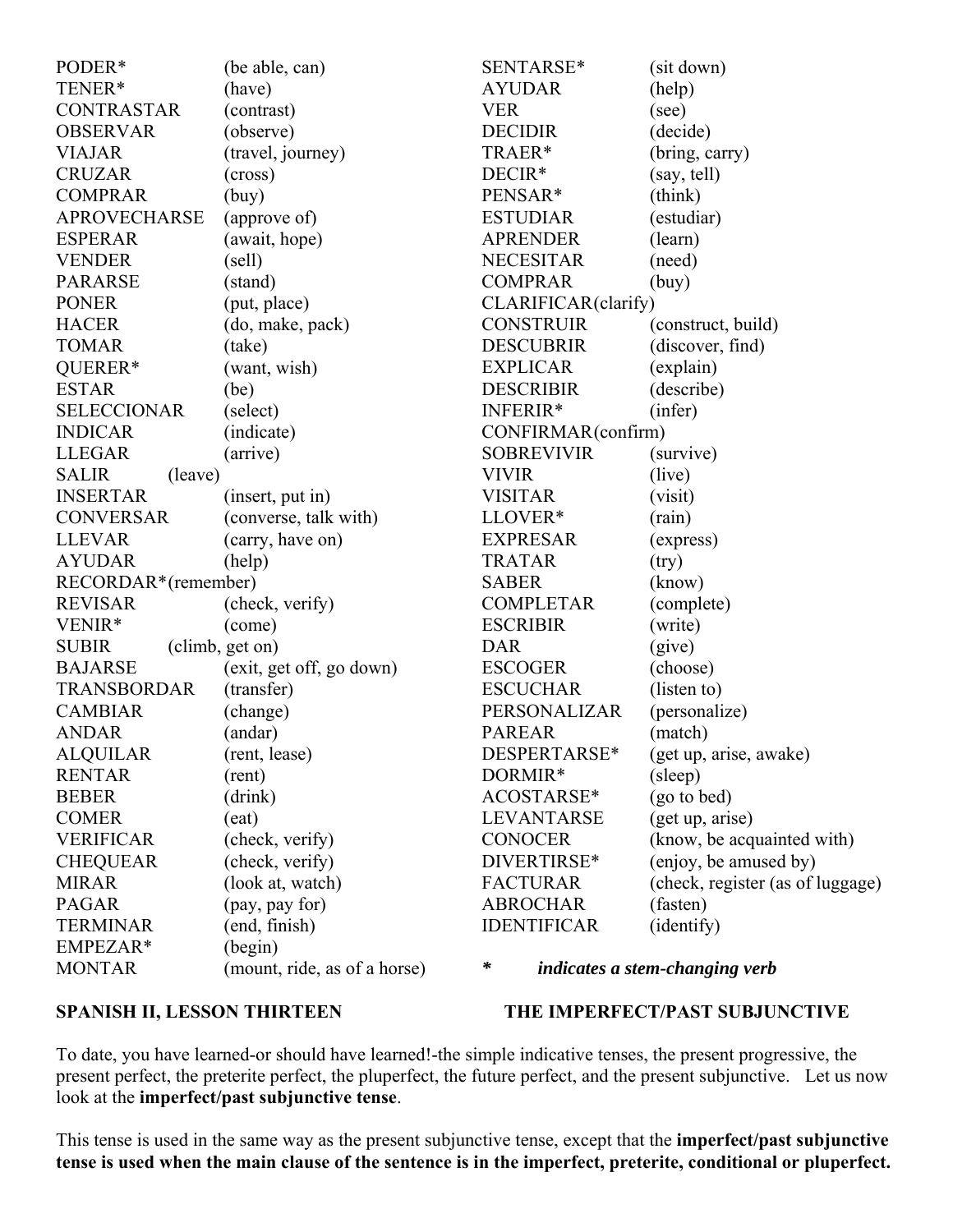# **Let us review why the subjunctive is used:**

- \* to express formal imperatives or negative familiar imperatives *(present subjunctive only)*
- \* after a verb that expresses a wish, suggestion, request, insistence, or preference
- \* after a verb that expresses such emotions as sorrow, fear, doubt, joy, or hope
- \* after expressions that express possibility, doubt, regret, necessity, importance, or urgency
- \* after expressions of time such as *hasta que, despues de que, mientras, antes de que, cuando*, or *en cuanto* when the action in the dependent clause is expected to take place in the future
- \* after such expressions as *aunque, acaso, quiza, tal vez, a menos que, en caso de que, con tal que, para que, a fin de que, sin que, por mas que, por mucho que*, etc.
- in a dependent clause if the antecedent is vague, negative, indefinite, or nonexistent

# Here are some examples of the <u>imperfect/past subjunctive</u>, contrasted with the <u>present subjunctive</u>:

# **conditional/past subjunctive**

*Ella querrìa que el señor saliera.* She would wish that the man leave. **present subjunctive** *Ella quiere que el señor salga*. She wishes that the man would leave

# **imperfect/past subjunctive**

*Mamà preferìa que mi hermana pusiera la mesa.* Mama wished that my sister would set the table.

# **present subjunctive**

*Mamà prefiere que mi hermana ponga la mesa.* Mama wishes that my sister would set the table.

In both sets of examples, the subject is **not sure** that what she wants, or wanted, will occur. In the **first example**, the main clause verb is in the **imperfect indicative**, throwing the dependent clause verb into the **imperfect/past subjunctive**. In the **second example**, the main clause verb is in the **present indicative**, throwing the dependent clause verb into the **present subjunctive**.

# **More examples:**

# **imperfect/past subjunctive**

*No podrìa hacerlo sin que Uds. me ayudara.* I wasn't able to do it unless you helped me. **present subjunctive**

*No puedo hacerlo sin que Uds. me ayuden.* I'm not able to do it unless you help me.

# **imperfect/past subjunctive**

*Me sorprendiò que mi hija no quisiera la falda.* It surprised me that my daughter didn't want the skirt. **present subjunctive** *Me sorprende que mi hija no quiera la falda.* It surprises me that my daughter doesn't want the skirt.

In these examples, the subject **expresses surprise** about what happens, in the dependent clause. In the **first example**, the main clause verb is in the **preterite indicative**, throwing the dependent clause verb into the **imperfect/past subjunctive**. In the **second example**, the main clause verb is in the **present indicative**, throwing the dependent clause verb into the **present subjunctive**.

The imperfect/past subjunctive is also **used to show contrast to reality** after the expression **"como si", even if the main clause verb is in the present indicative.**

*Ella trabaja como si tuviera todo el dìa .* She works as if she has all day. *El señor hablaba como si fuera un experto.* The man talked as if he were an expert.

*The implication is that she does not really have all day and that he was not really an expert.*

# **imperfect/past subjunctive**

*Le encantò a ella que su novio le trajera un anillo.* She was charmed that her boyfriend brought her a ring. **present subjunctive**

*Le encanta a ella que su novio le traiga un anillo.* She is charmed that her boyfriend bring her a ring.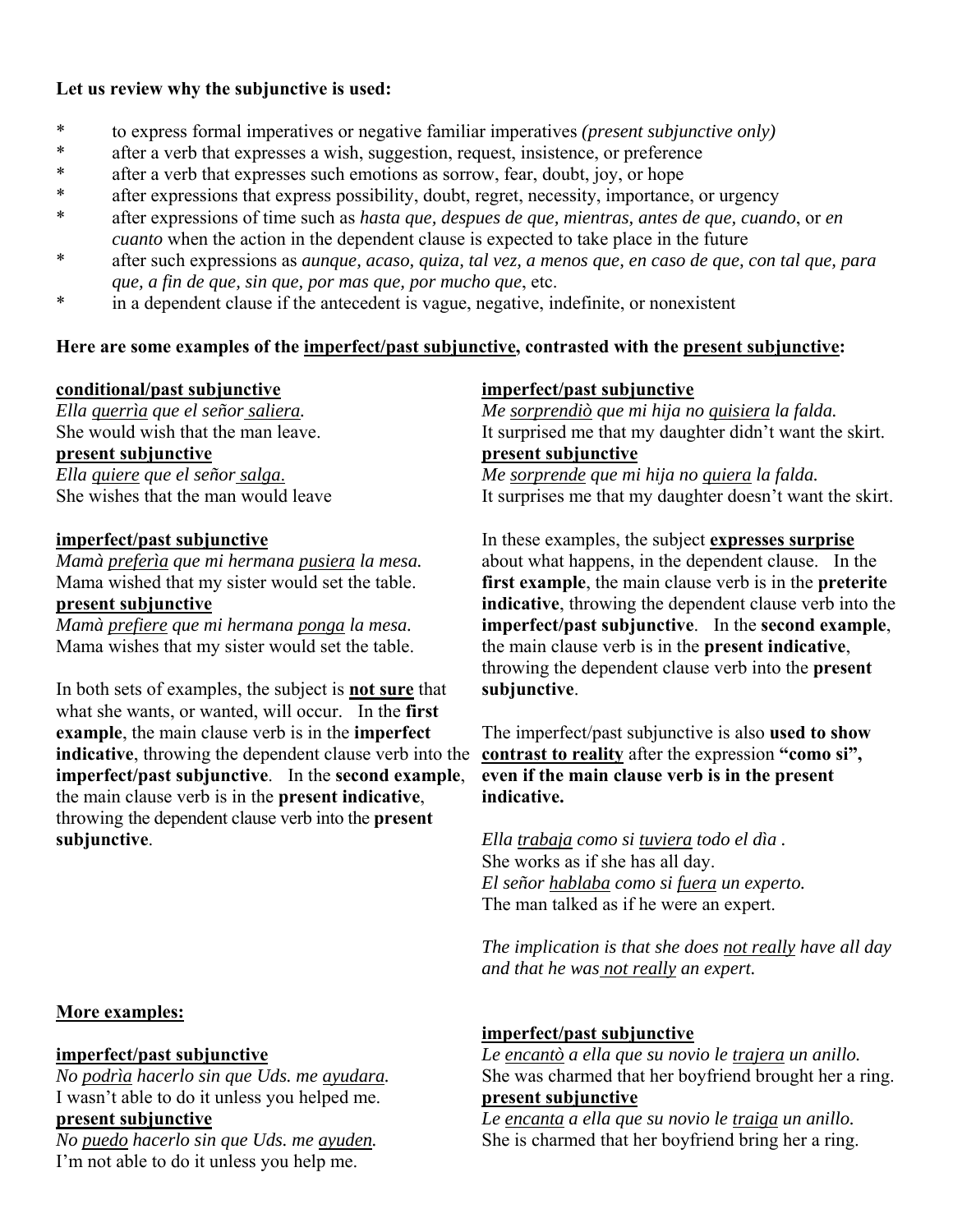# **imperfect/past subjunctive**

*Yo dudaba que los otros llegaran a tiempo.* I doubted that the others would arrive on time. **present subjunctive**

*Dudo que los otros lleguen a tiempo.* I doubt that the others will arrive on time.

# **imperfect/past subjunctive**

*La maestra enseñarìa asì para que comprendìeramos.* The teacher would teach so that we would understand. **present subjunctive**

*La maestra enseña asì para que comprendamos.* The teacher teaches so that we might understand.

# **imperfect/past subjunctive**

*Insistìamos que los carpinteros reparan el techo.* We insisted that the carpenters would repair the roof. **present subjunctive**

*Insistimos que los carpinteros reparen el techo.* We insist that the carpenters repair the roof.

# **imperfect/past subjunctive**

*Ellos saldrìan antes de que la policìa llegaran.* They would leave before the police arrived. **present subjunctive**

*Ellos salen antes de que la policìa lleguen.* They leave before the police arrive.

You can see in all of the above examples that there is **some element that requires the subjunctive verb** form in the dependent clause. You can see how the **preterite indicative, imperfect indicative, or conditional indicative in the main clause** requires the **imperfect/past subjunctive in the dependent clause** and that the **present indicative in the main clause** requires the **present subjunctive in the dependent clause**.

# **How to form the imperfect/past subjunctive:**

Here are the regular verb conjugations. ER and IR verbs are the same in regular conjugations. Note that the first and third person singular are the same form. The first person plural always has an accent mark.

| <b>SUBJECT</b> | <u>AR</u>  | $E_{\mathbf{R}}$ | subiera      |
|----------------|------------|------------------|--------------|
|                | hablar     | comer            | subieras     |
| yo             | hablara    | comiera          | subiera      |
| tù             | hablaras   | comieras         | subièramos   |
| Ud/èl/ella     | hablara    | comiera          | subierais    |
| nosotros-as    | hablàramos | comièramos       | subieran     |
| vosotros-as    | hablarais  | comierais        |              |
| Uds/ellos-as   | hablaran   | comieran         | <u>vivir</u> |
|                |            |                  | viviera      |
|                | cantar     | beber            | vivieras     |
| yo             | cantara    | bebiera          | viviera      |
| tù             | cantaras   | bebieras         | vivièramos   |
| Ud/èl/ella     | cantara    | bebiera          | vivierais    |
| nosotros-as    | cantaramos | bebièramos       | vivieran     |
| vosotros-as    | cantarais  | bebierais        |              |
| Uds/ellos-as   | cantaran   | bebieran         |              |

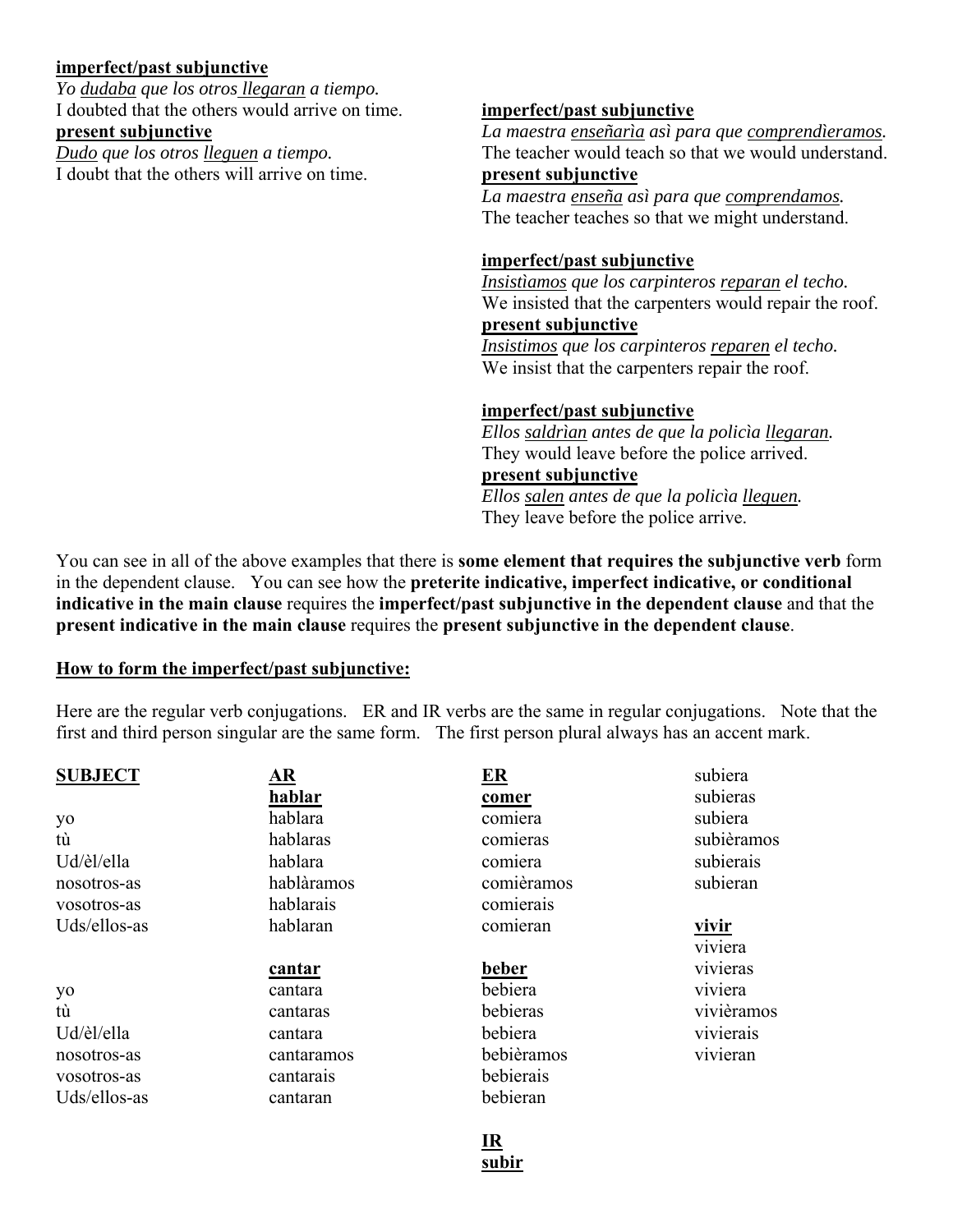There is an **alternative inflectional ending for the imperfect/past subjunctive**, but it is not used much, especially in conversational Spanish. **Here are some examples:**

| <b>SUBJECT</b> | AR         | $E_{\rm R}$ | <u>IR</u>  |
|----------------|------------|-------------|------------|
|                | hablar     | comer       | subir      |
| yo             | hablase    | comiese     | subiese    |
| tù             | hablases   | comieses    | subieses   |
| Ud/èl/ella     | hablase    | comiese     | subiese    |
| nosotros-as    | hablàsemos | comièsemos  | subièsemos |
| vosotros-as    | hablaseis  | comieseis   | subieseis  |
| Uds/ellos-as   | hablasen   | comiesen    | subiesen   |

#### **Irregular imperfect/past subjunctive verbs:**

**The third person plural of the preterite indicative tense serves as the root for the imperfect/past subjunctive**. Be sure that you know which verbs are irregular in the preterite indicative! The first person plural of the imperfect/past subjunctive always has an accent mark.

#### **SUBJECT**

yo tù Ud/èl/ella nosotros-as vosotros-as Uds/ellos-as

- yo tù Ud/èl/ella nosotros-as vosotros-as Uds/ellos-as
- yo tù Ud/èl/ella nosotros-as vosotros-as Uds/ellos-as

yo tù Ud/èl/ella nosotros-as vosotros-as Uds/ellos-as **decir** dijera dijeras dijeras dijèramos dijerais

# **producir**

dijeran

produjera produjeras produjera produjèramos produjerais produjeran

**ir** *and* **ser** *(the same)* fuera fueras fuera fuèramos fuerais fueran

**tener** tuviera tuvieras tuviera tuvièramos tuvierais tuvieran

**traer** trajera trajeras trajera trajèramos trajerais trajeran

**traducir** tradujera

tradujeras tradujera tradujèramos tradujerais tradujeran

# **construir**

construyera construyeras construyera construyèramos construyerais construyeran

# **andar**

anduviera anduvieras anduviera anduvièramos anduvierais anduvieran

**conducir**

condujera condujeras condujera condujèramos condujerais condujeran

### **leer**

leyera leyeras leyera leyèramos leyerais leyeran

### **contribuir**

contribuyera contribuyeras contribuyera contribuyèramos contribuyerais contribuyeran

#### **querer**

quisiera quisieras quisiera quisièramos quisierais quisieran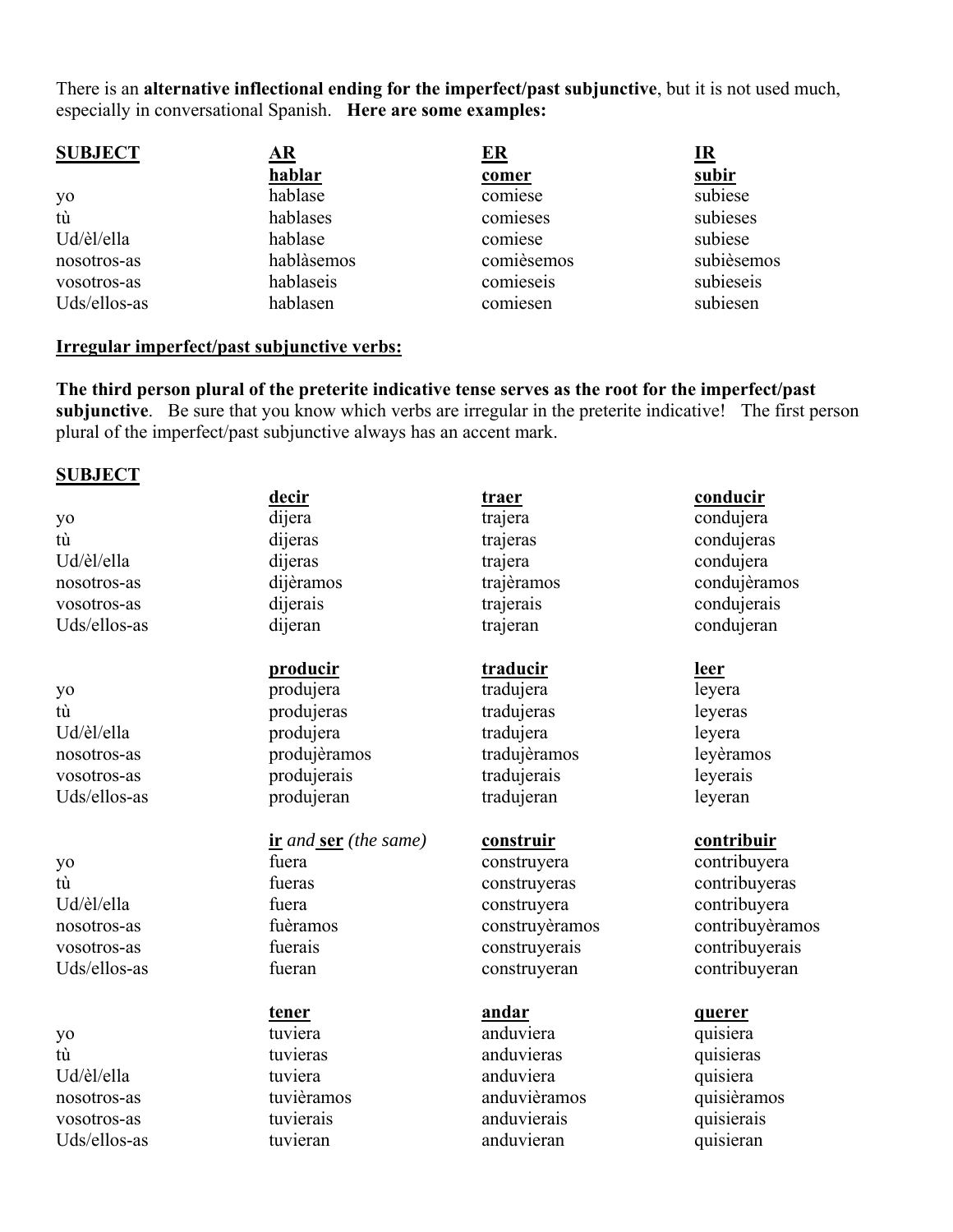|              | hacer                       | <u>saber</u> | <u>poder</u> |
|--------------|-----------------------------|--------------|--------------|
| yo           | hiciera                     | supiera      | pudiera      |
| tù           | hicieras                    | supieras     | pudieras     |
| Ud/èl/ella   | hiciera                     | supiera      | pudiera      |
| nosotros-as  | hicièramos                  | supièramos   | pudièramos   |
| vosotros-as  | hicierais                   | supierais    | pudierais    |
| Uds/ellos-as | hicieran                    | supieran     | pudieran     |
|              |                             |              |              |
| yo           | <u>venir</u>                | <u>estar</u> | <u>oir</u>   |
| tù           | $\overline{\text{viniera}}$ | estuviera    | oyera        |
| Ud/èl/ella   | vinieras                    | estuvieras   | oyeras       |
| nosotros-as  | viniera                     | estuviera    | oyera        |
| vosotros-as  | vinièramos                  | estuvièramos | oyèramos     |
| Uds/ellos-as | vinierais                   | estuvierais  | oyerais      |
|              | vinieran                    | estuvieran   | oyeran       |

You will see that the endings are somewhat irregular, although along the same general lines as the regular endings. The above verbs are irregular in one way or another in the preterite indicative tense, and therefore are irregular in the imperfect/past subjunctive. The **"ese" endings can also be used**. For instance, **"ir"** or "**ser"**  can be **fuese, fueses, fuese, fuèsemos, fueseis, fuesen**.

### **More examples of the imperfect/past subjunctive, contrasted with the present subjunctive:**

| Quisimos que los mèdicos nos dijeran la verdad.        | Queremos que los mèdicos no digan la verdad.               |
|--------------------------------------------------------|------------------------------------------------------------|
| We wanted the doctors to tell us the truth.            | We want the doctors to tell us the truth.                  |
| El cartel prohibiò que los peatones entraran.          | El cartel prohibe que los peatones entren.                 |
| The sign prohibited pedestrians from entering.         | The sign prohibits pedestrians from entering.              |
| Yo no creì que el sastre me hiciera un traje bueno.    | Yo no creo que el sastre me haga un traje bueno.           |
| I didn't believe the tailor would make me a good suit. | I don't believe the tailor will make me a good suit.       |
| El prefería que las chicas no cantaran.                | El prefiere que las chicas no canten.                      |
| He preferred that the girls not sing.                  | He prefers that the girls not sing.                        |
| Yo habìa pedido que ella no saliera.                   | Yo pido que ella no salga.                                 |
| I had asked that she not leave. (her not to leave)     | I ask that she not leave. (her not to leave)               |
| Serìa necesario que ellos estuvieron allì.             | Es necesario que ellos estén allì.                         |
| It would be necessary for them to be there.            | It is necessary that they be there. (for them to be there) |

You will notice that **the subjunctive translates from Spanish into English in various ways**. This is because the subjunctive is not used much in English. If you look at the **last two examples just above**, you can see that the dependent clause can be translated in two ways. "That they be there/that she not leave" are subjunctive. "For them to be there/her not to leave)" are not. Either is correct in English. Notice also that there is an **essential element in the use of the subjunctive in each example**. That is, there is **some uncertainty, doubt, or element of control expressed**. That you want, believe, prohibit, ask, or prefer doesn't mean it will definitely happen!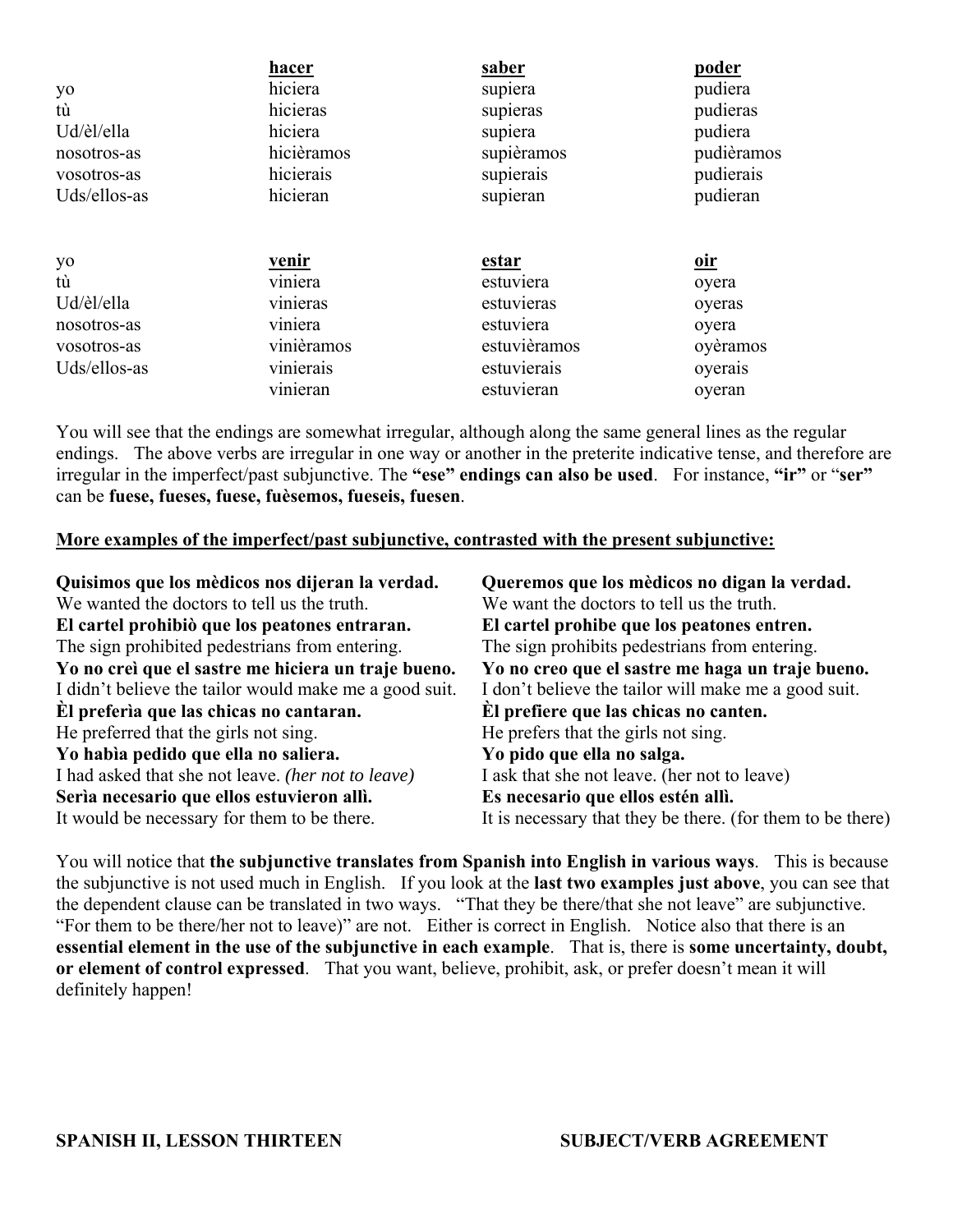*Directions: Write the correct conjugated form for each tense. Then translate in the indicated (\*) tense.*

| 01.<br>El pasajero (observar) |
|-------------------------------|
| *<br>present ind.             |
| preterite                     |
| imperfect                     |
| future                        |
| conditional                   |
| pres. prog.                   |
| pres. perf.                   |
| pret. perf.                   |
| pluperfect                    |
| fut. perf.                    |
| pres. subj.                   |
| imp/past subj.                |

| 02.<br>La locomotura (llegar) |  |
|-------------------------------|--|
| present ind.                  |  |
| preterite                     |  |
| imperfect                     |  |
| future                        |  |
| conditional                   |  |
| pres. prog.                   |  |
| pres. perf.                   |  |
| pret. perf.                   |  |
| pluperfect                    |  |
| fut. perf.                    |  |
| pres. subj.                   |  |
| imp/past subj.                |  |

| 03.          | El horario (indicar) |  |
|--------------|----------------------|--|
| present ind. |                      |  |
| preterite    |                      |  |
| imperfect    |                      |  |
| future       |                      |  |
| conditional  |                      |  |
| pres. prog.  |                      |  |
| pres. perf.  |                      |  |
| pret. perf.  |                      |  |
| pluperfect   |                      |  |
| fut. perf.   |                      |  |
| pres. subj.  |                      |  |
|              | imp/past subj.       |  |
|              |                      |  |

| 04.<br>Los peatones (bajarse) |  |
|-------------------------------|--|
| present ind.                  |  |
| preterite                     |  |
| imperfect                     |  |
| future                        |  |
| conditional                   |  |
| pres. prog.                   |  |
| pres. perf.                   |  |
| pret. perf.                   |  |
| pluperfect                    |  |
| fut. perf.                    |  |
| pres. subj.                   |  |
| imp/past subj.                |  |

| 05.<br>Yo (empezar) |  |
|---------------------|--|
| present ind.        |  |
| preterite           |  |
| imperfect           |  |
| future              |  |
| conditional         |  |
| pres. prog.         |  |
| pres. perf.         |  |
| pret. perf.         |  |
| pluperfect          |  |
| fut. perf.          |  |
| pres. subj.         |  |
| imp/past subj.      |  |

| <b>Nosotros (salir)</b><br>06. |
|--------------------------------|
| present ind.                   |
| preterite                      |
| imperfect                      |
| future                         |
| conditional                    |
| pres. prog.                    |
| pres. perf.                    |
| pret. perf.                    |
| pluperfect                     |
| fut. perf.                     |
| pres. subj.                    |
| imp/past subj.                 |

| Los guias (explicar)<br>07. |  |
|-----------------------------|--|
| present ind.                |  |
| preterite                   |  |
| imperfect                   |  |
| future                      |  |
| conditional                 |  |
| pres. prog.                 |  |
| pres. perf.                 |  |
| pret. perf.                 |  |
| pluperfect                  |  |
| fut. perf.                  |  |
| pres. subj.                 |  |
| imp/past subj.              |  |

| 08.          | <b>Vosotros (estar)</b> |  |
|--------------|-------------------------|--|
| present ind. |                         |  |
| preterite    |                         |  |
| imperfect    |                         |  |
| future       |                         |  |
| conditional  |                         |  |
| pres. prog.  |                         |  |
| pres. perf.  |                         |  |
| pret. perf.  |                         |  |
| pluperfect   |                         |  |
| fut. perf.   |                         |  |
| pres. subj.  |                         |  |
|              | imp/past subj.          |  |

| 09.         | Tù (pagar)     |  |
|-------------|----------------|--|
|             | present ind.   |  |
| preterite   |                |  |
| imperfect   |                |  |
| future      |                |  |
|             | conditional    |  |
| pres. prog. |                |  |
| pres. perf. |                |  |
| pret. perf. |                |  |
| pluperfect  |                |  |
| fut. perf.  |                |  |
| pres. subj. |                |  |
|             | imp/past subj. |  |

| 10.       | <b>El</b> (pararse) |  |
|-----------|---------------------|--|
|           | present ind.        |  |
| preterite |                     |  |

| imperfect   |  |
|-------------|--|
| future      |  |
| conditional |  |

| pres. prog. |  |
|-------------|--|
| pres. perf. |  |
| pret. perf. |  |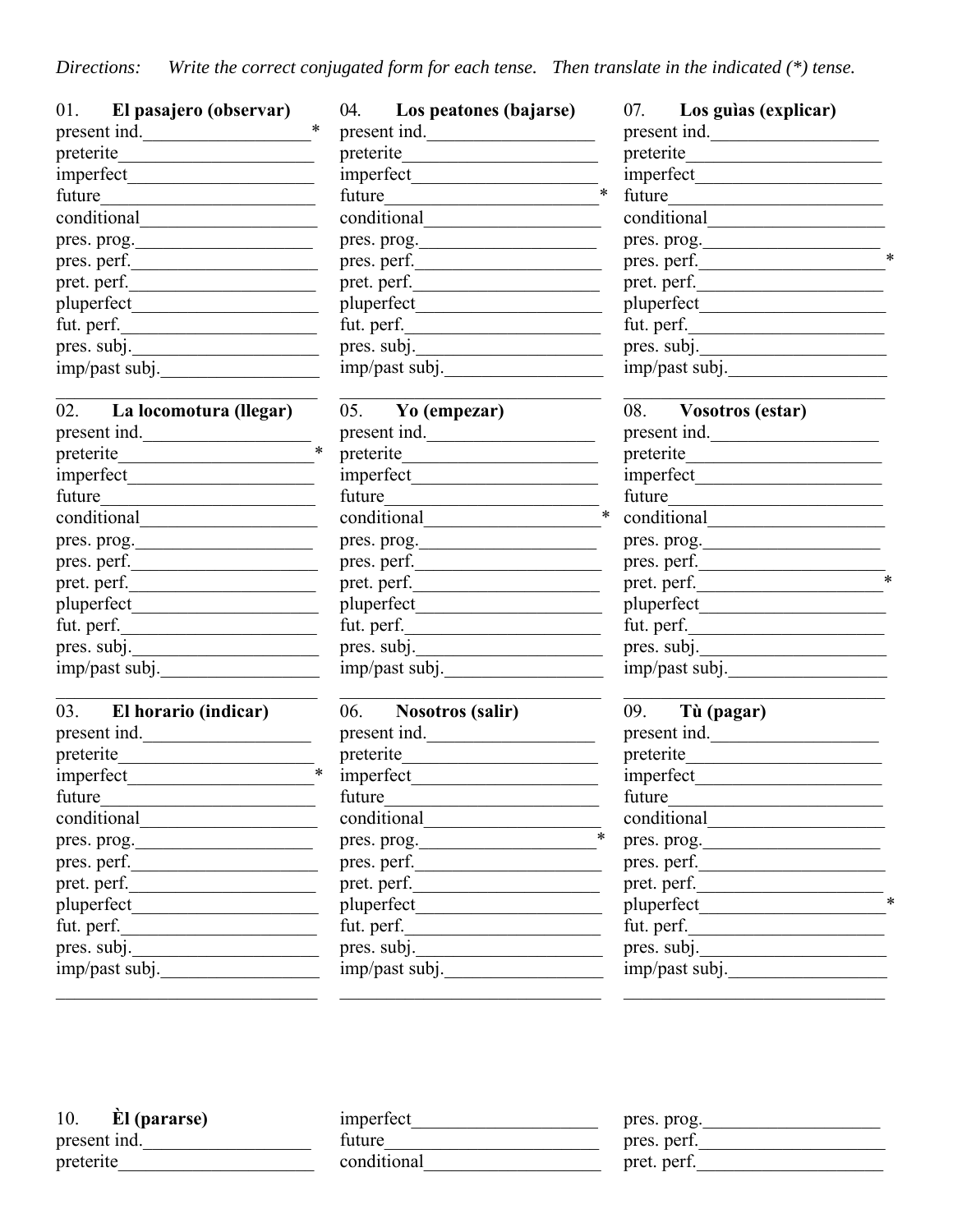| pluperfect     |  |
|----------------|--|
| fut. perf.     |  |
| pres. subj.    |  |
| imp/past subj. |  |

| 11.<br>Las profesoras (chequear) |  |
|----------------------------------|--|
| present ind.                     |  |
| preterite                        |  |
| imperfect                        |  |
| future                           |  |
| conditional                      |  |
| pres. prog.                      |  |
| pres. perf.                      |  |
| pret. perf.                      |  |
| pluperfect                       |  |
| fut. perf.                       |  |
| pres. subj.                      |  |
| imp/past subj.                   |  |

| 12.<br>Uds. (poder) |  |
|---------------------|--|
| present ind.        |  |
| preterite           |  |
| imperfect           |  |
| future              |  |
| conditional         |  |
| pres. prog.         |  |
| pres. perf.         |  |
| pret. perf.         |  |
| pluperfect          |  |
| fut. perf.          |  |
| pres. subj.         |  |
| imp/past subj.      |  |
|                     |  |

13. **Mis compañeros (sacar)** present ind.\_\_\_\_\_\_\_\_\_\_\_\_\_\_\_\_\_\_\* preterite\_\_\_\_\_\_\_\_\_\_\_\_\_\_\_\_\_\_\_\_\_ imperfect\_\_\_\_\_\_\_\_\_\_\_\_\_\_\_\_\_\_\_\_ future conditional\_\_\_\_\_\_\_\_\_\_\_\_\_\_\_\_\_\_\_ pres. prog. pres. perf.\_\_\_\_\_\_\_\_\_\_\_\_\_\_\_\_\_\_\_\_ pret. perf. pluperfect\_\_\_\_\_\_\_\_\_\_\_\_\_\_\_\_\_\_\_\_  $fut.$  perf.  $\frac{$ pres. subj. imp/past subj.

| El revisor (verificar) |
|------------------------|
|                        |
|                        |
|                        |
|                        |
|                        |
|                        |
|                        |
|                        |
|                        |
|                        |
|                        |
|                        |
|                        |

| 15.<br>Ud. (despertarse) |  |
|--------------------------|--|
| present ind.             |  |
| preterite                |  |
| imperfect                |  |
| future                   |  |
| conditional              |  |
| pres. prog.              |  |
| pres. perf.              |  |
| pret. perf.              |  |
| pluperfect               |  |
| fut. perf.               |  |
| pres. subj.              |  |
| imp/past subj.           |  |

16. **Los caballos (cruzar)** present ind. preterite\_\_\_\_\_\_\_\_\_\_\_\_\_\_\_\_\_\_\_\_\_  $\frac{1}{\text{imperfect}}$ future conditional\_\_\_\_\_\_\_\_\_\_\_\_\_\_\_\_\_\_\_ pres. prog. pres. perf.\_\_\_\_\_\_\_\_\_\_\_\_\_\_\_\_\_\_\_\_ pret. perf. pluperfect\_\_\_\_\_\_\_\_\_\_\_\_\_\_\_\_\_\_\_\_ fut. perf.\_\_\_\_\_\_\_\_\_\_\_\_\_\_\_\_\_\_\_\_\_ pres. subj. imp/past subj.\_\_\_\_\_\_\_\_\_\_\_\_\_\_\_\_\_

| 17.<br>Ellas (hacer) |  |  |  |  |
|----------------------|--|--|--|--|
| present ind.         |  |  |  |  |
| preterite            |  |  |  |  |
| imperfect            |  |  |  |  |
| future               |  |  |  |  |
| conditional          |  |  |  |  |
| pres. prog.          |  |  |  |  |
| pres. perf.          |  |  |  |  |
| pret. perf.          |  |  |  |  |
| pluperfect           |  |  |  |  |
| fut. perf.           |  |  |  |  |
| pres. subj.          |  |  |  |  |
| imp/past subj.       |  |  |  |  |

| 18.<br>El carro (llegar) |  |
|--------------------------|--|
| present ind.             |  |
| preterite                |  |
| imperfect                |  |
| future                   |  |
| conditional              |  |
| pres. prog.              |  |
| pres. perf.              |  |
| pret. perf.              |  |
| pluperfect               |  |
| fut. perf.               |  |
| pres. subj.              |  |
| imp/past subj.           |  |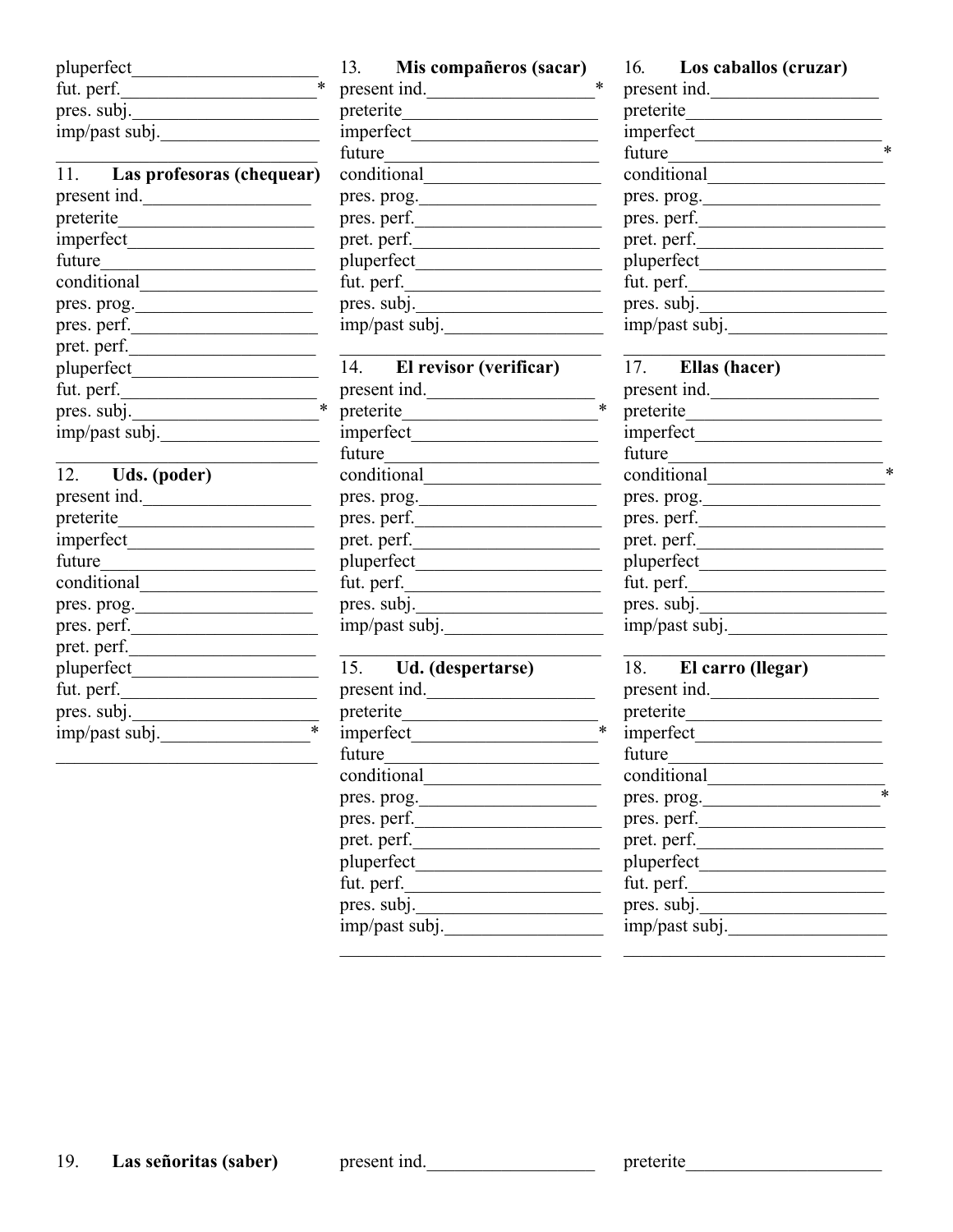| imperfect      |  |
|----------------|--|
| future         |  |
| conditional    |  |
| pres. prog.    |  |
| pres. perf.    |  |
| pret. perf.    |  |
| pluperfect     |  |
| fut. perf.     |  |
| pres. subj.    |  |
| imp/past subj. |  |

| 20.            | Mis suegros (dar) |  |
|----------------|-------------------|--|
| present ind.   |                   |  |
| preterite      |                   |  |
| imperfect      |                   |  |
| future         |                   |  |
| conditional    |                   |  |
| pres. prog.    |                   |  |
| pres. perf.    |                   |  |
| pret. perf.    |                   |  |
| pluperfect     |                   |  |
| fut. perf.     |                   |  |
| pres. subj.    |                   |  |
| imp/past subj. |                   |  |
|                |                   |  |

| 21.<br>El mochilero (tener) |  |
|-----------------------------|--|
| present ind.                |  |
| preterite                   |  |
| imperfect                   |  |
| future                      |  |
| conditional                 |  |
| pres. prog.                 |  |
| pres. perf.                 |  |
| pret. perf.                 |  |
| pluperfect                  |  |
| fut. perf.                  |  |
| pres. subj.                 |  |
| imp/past subj.              |  |
|                             |  |

# 22. **Las enfermeras (poner)** present ind.

| preterite      |  |
|----------------|--|
| imperfect      |  |
| future         |  |
| conditional    |  |
| pres. prog.    |  |
| pres. perf.    |  |
| pret. perf.    |  |
| pluperfect     |  |
| fut. perf.     |  |
| pres. subj.    |  |
| imp/past subj. |  |
|                |  |

| 23.<br>El vendedor (vender) |  |
|-----------------------------|--|
| present ind.                |  |
| preterite                   |  |
| imperfect                   |  |
| future                      |  |
| conditional                 |  |
| pres. prog.                 |  |
| pres. perf.                 |  |
| pret. perf.                 |  |
| pluperfect                  |  |
| fut. perf.                  |  |
| pres. subj.                 |  |
| imp/past subj.              |  |
|                             |  |

| 24.<br>Ellos (irse) |  |  |  |
|---------------------|--|--|--|
| present ind.        |  |  |  |
| preterite           |  |  |  |
| imperfect           |  |  |  |
| future              |  |  |  |
| conditional         |  |  |  |
| pres. prog.         |  |  |  |
| pres. perf.         |  |  |  |
| pret. perf.         |  |  |  |
| pluperfect          |  |  |  |
| fut. perf.          |  |  |  |
| pres. subj.         |  |  |  |
| imp/past subj.      |  |  |  |

*Directions: Write the imperative forms for each:*

|          | 01. Conocer               |
|----------|---------------------------|
| singform |                           |
|          |                           |
|          | $\operatorname{affirfam}$ |
|          |                           |
|          | 02. Saber                 |
|          |                           |
|          |                           |
|          | affirfam                  |
|          | negfam                    |
| 03.      | <b>Salir</b>              |
|          |                           |
|          |                           |
|          | affirfam                  |
|          |                           |
| 04.      | Poner                     |
|          |                           |
|          |                           |
|          | affirfam                  |
|          |                           |
| 05.      | <b>Tener</b>              |
|          |                           |
|          |                           |
|          | affirfam                  |
|          |                           |
|          |                           |
|          |                           |
|          |                           |
|          | affirfam                  |
|          |                           |
|          | 07. Hacer                 |
| singform |                           |
| pluform  |                           |
| affirfam |                           |
| negfam   |                           |
| 08.      | Ir                        |
| singform |                           |
| pluform  |                           |
| affirfam |                           |
| negfam   |                           |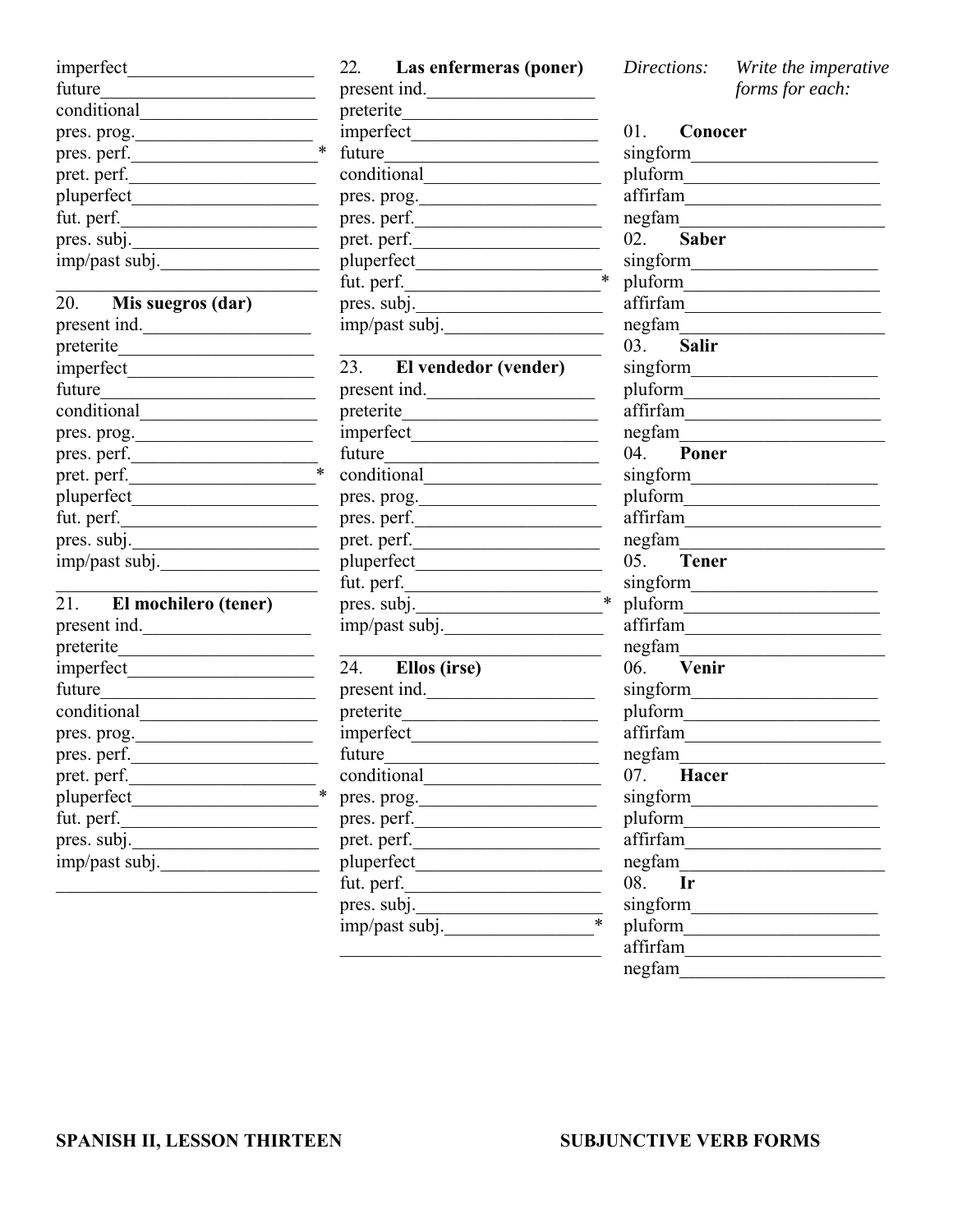# *Directions: Fill in the appropriate form of the indicated tense. Then translate the sentence.*

# **Present subjunctive** 01. Esperamos que el tren pronto. (Llegar) 02. Me alegro de que mi hija esa oportunidad. (Tener) 03. Los profesores insisten en que nosotros \_\_\_\_\_\_\_\_\_\_\_\_\_\_\_mucho. (Estudiar) 04. Hago el trabajo aunque inùtil. (Ser) 05. Ellos temen que sus amigos no les (Ayudar) 06. Preferimos que el mèdico nos enseguida. (Examinar) 07. Los padres de esa señorita quieren que ella \_\_\_\_\_\_\_\_\_\_\_\_\_a una universidad buena. (Asistir) 08. Estamos de acuerdo con tal de que ellos nos\_\_\_\_\_\_\_\_\_\_\_\_\_\_bien. (Tratar). 09. Ella insiste en que su novio le la verdad en todas cosas. (Decir) 10. Es posible que la pelìcula tarde. (Empezar) **Imperfect/past subjunctive** 01. Me asombrò que esas alumnas las lecciones. (Comprender) 02. Serìa agradable que ella me un beso. (Dar) 03. Ellos sospecharon que los otros no el trabajo bien. (Hacer) 04. No creìamos que los perros en el cèsped sin ladrar. (Quedarse)  $\mathcal{L}_\mathcal{L} = \mathcal{L}_\mathcal{L} = \mathcal{L}_\mathcal{L} = \mathcal{L}_\mathcal{L} = \mathcal{L}_\mathcal{L} = \mathcal{L}_\mathcal{L} = \mathcal{L}_\mathcal{L} = \mathcal{L}_\mathcal{L} = \mathcal{L}_\mathcal{L} = \mathcal{L}_\mathcal{L} = \mathcal{L}_\mathcal{L} = \mathcal{L}_\mathcal{L} = \mathcal{L}_\mathcal{L} = \mathcal{L}_\mathcal{L} = \mathcal{L}_\mathcal{L} = \mathcal{L}_\mathcal{L} = \mathcal{L}_\mathcal{L}$ 05. Ella pidiò que los muchachos no tanto. (Jugar) 06. Mis amigos habìan prohibido que yo les\_\_\_\_\_\_\_\_\_\_\_\_\_\_. (Ignorar) 07. Todos los estudiantes estudiaban para que el exàmen. (Aprobar) 08. Era dudoso que el gato el el àrbol. (Subir) 09. Era necesario que los niños de la casa inmediatemente. (Irse)  $\mathcal{L}_\mathcal{L} = \mathcal{L}_\mathcal{L} = \mathcal{L}_\mathcal{L} = \mathcal{L}_\mathcal{L} = \mathcal{L}_\mathcal{L} = \mathcal{L}_\mathcal{L} = \mathcal{L}_\mathcal{L} = \mathcal{L}_\mathcal{L} = \mathcal{L}_\mathcal{L} = \mathcal{L}_\mathcal{L} = \mathcal{L}_\mathcal{L} = \mathcal{L}_\mathcal{L} = \mathcal{L}_\mathcal{L} = \mathcal{L}_\mathcal{L} = \mathcal{L}_\mathcal{L} = \mathcal{L}_\mathcal{L} = \mathcal{L}_\mathcal{L}$ 10. Yo habìa decidido andar al pueblo aislado aunque el guìa no me\_\_\_\_\_\_\_\_\_\_\_\_la direcciòn. (Decir)

### **SPANISH II, LESSON THIRTEEN PERFECT/COMPOUND TENSES**

*Directions: Fill in the appropriate form of the verb in the indicated tense. Then translate the sentence:*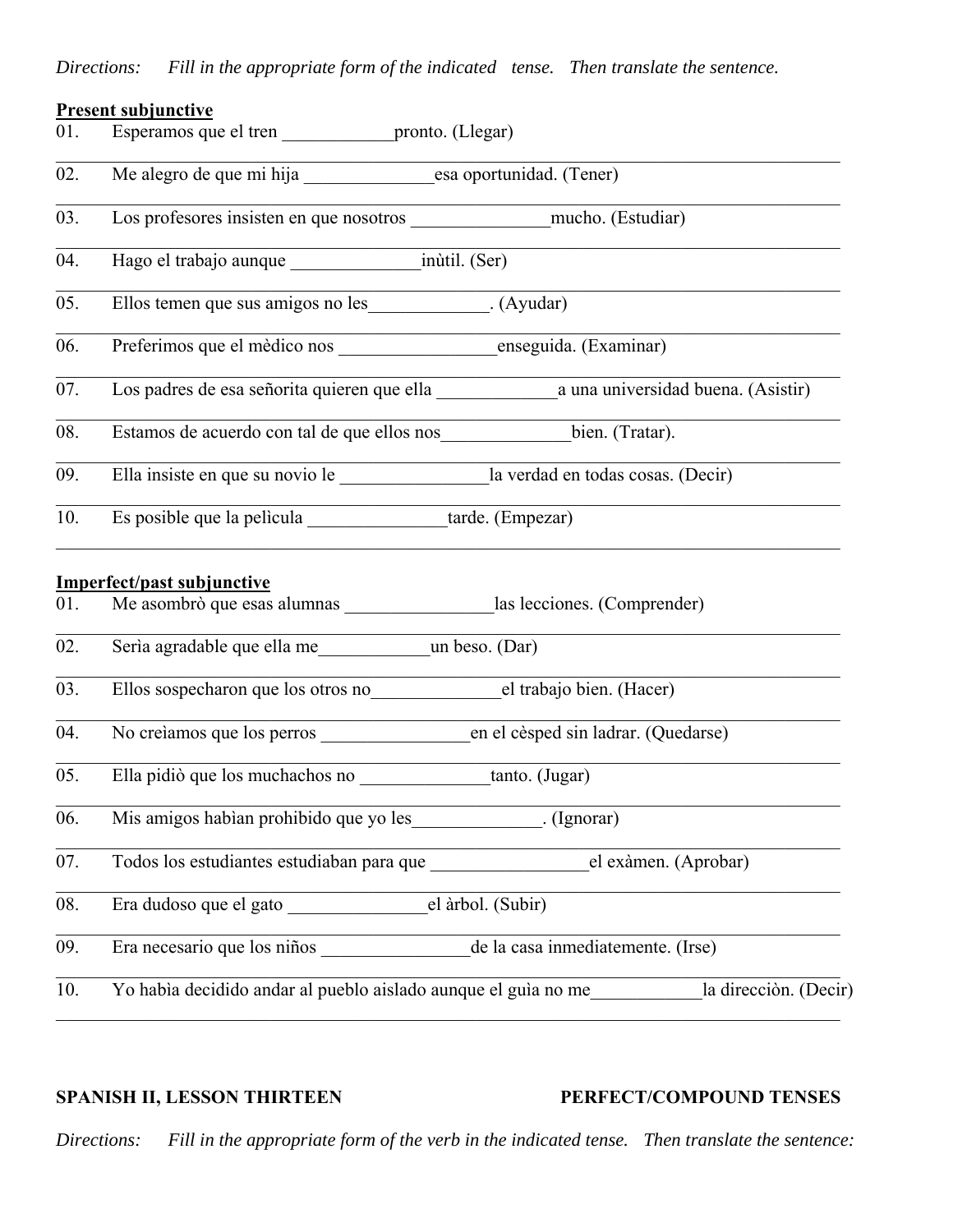### **present perfect**

|  | 01. |  | todos los libros en la librería. (Comprar) |  |  |  |  |
|--|-----|--|--------------------------------------------|--|--|--|--|
|--|-----|--|--------------------------------------------|--|--|--|--|

|  |  | su maletin en el anden cerca de la via ferroviaria. (Dejar) |  |
|--|--|-------------------------------------------------------------|--|
|--|--|-------------------------------------------------------------|--|

- 03. El tren en la estación de ferrocarril. (Llegar)
- 04. Nosotros las monedas que estàn en nuestros bolsillos. (Identificar)
- $\overline{05}$ . El afiche del horario  $\overline{05}$  de la pared. (Caer)
- 06. El distribuidor automàtico\_\_\_\_\_\_\_\_\_\_\_\_\_\_\_\_\_\_\_nuestros boletos de ida y vuelta. (Rasgar)
- 07. La guìa les a los mochileros las dificultades de caminar por el bosque. (Describir)
- 08. Esos jòvenes por todas partes de ese paìs. (Viajar)
- 09. Uds. \_\_\_\_\_\_\_\_\_\_\_\_\_\_\_\_\_\_\_\_\_muy de la mañana. (Levantarse)
- 10. Los peatones la montaña por un sendero empinado. (Subir)

### **pluperfect**

- 01. Ellos de la casa antes de que empezò la lluvia. (Salir)
- 02. Yo antes de tomar el desayuno. (Vestirse)
- 03. Ella ya \_\_\_\_\_\_\_\_\_\_\_\_\_\_\_\_\_cuando la tuberìa de agua se rompiò. (Ducharse)
- 04. Nosotros y luego el reloj diò la hora. (Acostarse)
- 05. Yo les mis amigos dos veces antes de visitarles ayer. (Llamar)
- 06. El viajero<br>un sendero entre el bosque y la ciènaga. (Descubrir)
- 07. Cuando la tempesta empezò, ellos sus carpas en el campamento. (Montar)
- 08. La maestra \_\_\_\_\_\_\_\_\_\_\_\_\_\_\_\_\_la tarea cuando una alumna corriò del salòn de clase. (Explicar)

 $\mathcal{L}_\mathcal{L} = \mathcal{L}_\mathcal{L} = \mathcal{L}_\mathcal{L} = \mathcal{L}_\mathcal{L} = \mathcal{L}_\mathcal{L} = \mathcal{L}_\mathcal{L} = \mathcal{L}_\mathcal{L} = \mathcal{L}_\mathcal{L} = \mathcal{L}_\mathcal{L} = \mathcal{L}_\mathcal{L} = \mathcal{L}_\mathcal{L} = \mathcal{L}_\mathcal{L} = \mathcal{L}_\mathcal{L} = \mathcal{L}_\mathcal{L} = \mathcal{L}_\mathcal{L} = \mathcal{L}_\mathcal{L} = \mathcal{L}_\mathcal{L}$ 

- 09. Nosotros \_\_\_\_\_\_\_\_\_\_\_\_\_\_\_\_\_\_\_en la cueva y muchos murcièlagos volaron por la entrada. (Bajarse)
- 10. Antes de que el semàforo cambiò al verde, el carro de el cruce. (Cruzar)  $\mathcal{L}_\mathcal{L} = \mathcal{L}_\mathcal{L} = \mathcal{L}_\mathcal{L} = \mathcal{L}_\mathcal{L} = \mathcal{L}_\mathcal{L} = \mathcal{L}_\mathcal{L} = \mathcal{L}_\mathcal{L} = \mathcal{L}_\mathcal{L} = \mathcal{L}_\mathcal{L} = \mathcal{L}_\mathcal{L} = \mathcal{L}_\mathcal{L} = \mathcal{L}_\mathcal{L} = \mathcal{L}_\mathcal{L} = \mathcal{L}_\mathcal{L} = \mathcal{L}_\mathcal{L} = \mathcal{L}_\mathcal{L} = \mathcal{L}_\mathcal{L}$

# **future perfect**

| 01. | Para el fin del semestre, yo | muchas composiciones en esa clase. (Escribir) |
|-----|------------------------------|-----------------------------------------------|
| 02. | Ellos ya                     | antes de las dos de la tarde. (Llegar)        |
| 03. | Mis hijos                    | . (Acostarse)                                 |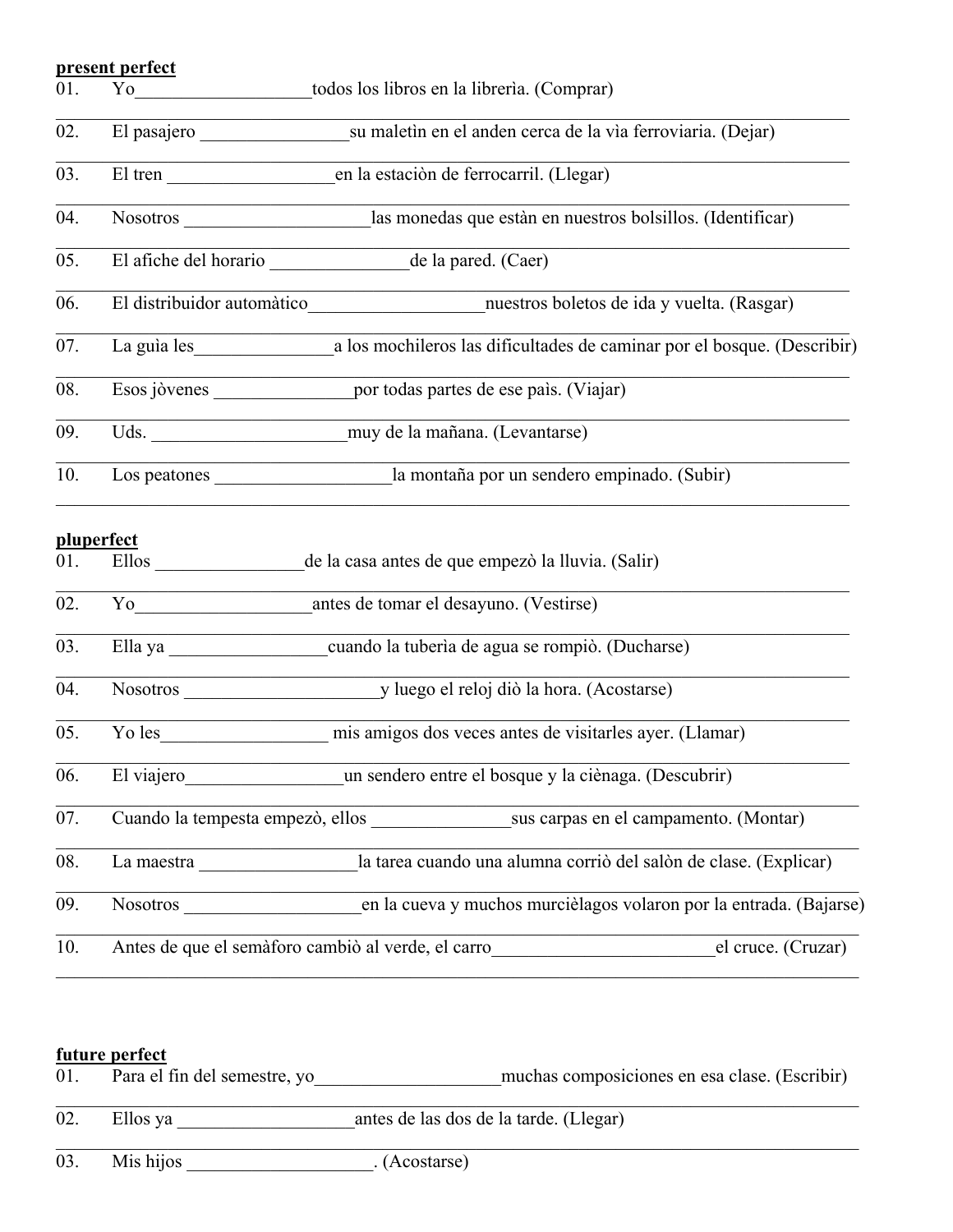| 04. | Los mochileros                          |                                                  | en el lago a pesar del agua frio. (Nadar) |
|-----|-----------------------------------------|--------------------------------------------------|-------------------------------------------|
| 05. | Cuando yo me vuelvo a casa, el mecànico |                                                  | el aireaconditionador. (Reparar)          |
| 06. | <b>Nosotros</b>                         | en esta ciudad cinco años este verano. (Vivir)   |                                           |
| 07. |                                         | tù una motocicleta en un mes? (Comprar)          |                                           |
| 08. | Èl                                      | todas las deudas para el cinco de abril. (Pagar) |                                           |
| 09. | Yo                                      | pronto esa pelicula muchas veces . (Ver)         |                                           |
| 10. | <i>i</i> .Adònde                        | mis amigos? (Ir)                                 |                                           |

# **SPANISH II, LESSON THIRTEEN GENDER/NUMBER AGREEMENT**

*Directions: Write the correct modifier ending in the blank. Then translate the phrase:*

| La salida abrupt        | 12.                | El ferrocarril famos  | 23.                                                           | La tela tejid           |
|-------------------------|--------------------|-----------------------|---------------------------------------------------------------|-------------------------|
| El coche comedor apuest | 13.                | Unos hechos secret    | 24.                                                           | Este quiosco pequeñ     |
| Las playas atestad      | 14.<br>ùnic        | Una calle de sentido  | 25.                                                           | El obrero ferroviàri    |
| La tela excelent        |                    |                       | 26.                                                           | El trayecto aislad      |
|                         |                    |                       |                                                               |                         |
| Las minas hond          |                    |                       | 27.                                                           | Esas preguntas dificil  |
|                         | 16.                | La locomotura grand   |                                                               |                         |
| El sendero pendient     |                    |                       | 28.                                                           | Unos dias ajetread      |
|                         | 17.                |                       |                                                               |                         |
| Una moneda pesad        |                    |                       | 29.                                                           | Los viajes estudiantil  |
|                         | 18.                | Unos pasillos estrech |                                                               |                         |
| Un bolsillo vacì        |                    |                       | 30.                                                           | Las ruinas espectacular |
|                         | 19.                |                       |                                                               |                         |
| Aquel puente anch       |                    |                       | 31.                                                           | Las vistas inolvidabl   |
|                         | 20.                | Esa fila larg         |                                                               |                         |
| El mundo enter          |                    |                       | 32.                                                           | La cama còmod           |
|                         | 21.                | Esas maletas rascad   |                                                               |                         |
|                         |                    |                       | 33.                                                           | Los destinos tropical   |
|                         | 22.                | El libro perdid       |                                                               |                         |
|                         | Los pueblos antigu | 15.                   | Aquellas montañas alt<br>La palabra dich<br>El asiento ocupad |                         |

# SPANISH II, LESSON THIRTEEN EXPRESSIONS SCRAMBLE/TRANSLATE

*Directions: Unscramble and write the expressions in Spanish. Then translate them. Spaces, accents, punctuation marks, and tildes are omitted.*

 $\mathcal{L}_\text{max}$  , and the set of the set of the set of the set of the set of the set of the set of the set of the set of the set of the set of the set of the set of the set of the set of the set of the set of the set of the

| $01\,$ | aaaidetldcolv | UZ. | omadocpadena | escanoeenstarvnac |
|--------|---------------|-----|--------------|-------------------|
|        |               |     |              |                   |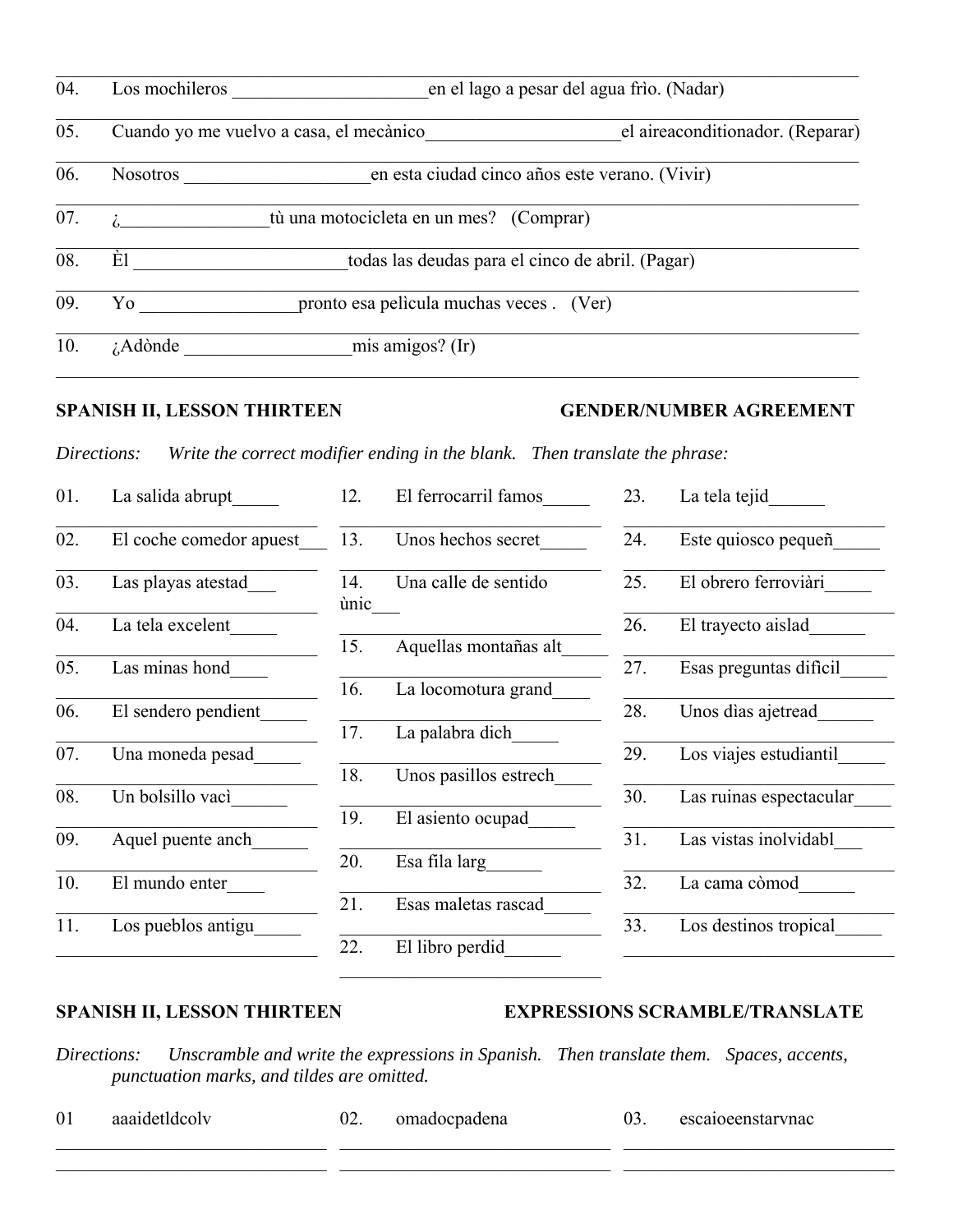| 04. | redaeasp    | 09. | aaaadrprehc | 17. | leaddias          |
|-----|-------------|-----|-------------|-----|-------------------|
| 05. | aeiogbmnrs  | 10. | lidloboels  | 18. | labocaal          |
| 06. | ladeeentd   | 11. | vireroioarf | 19. | acderec           |
| 07. | ntlqeieoaiu | 12. | teanesd     | 20. | eednodd           |
| 08. | poemati     | 13. | ageledlad   | 21. | eorupq            |
|     |             | 14. | soledje     | 22. | flacieahr         |
|     |             | 15. | goaoalrl    | 23. | eoodrpdn          |
|     |             | 16. | Roarvopf    | 24. | tmcotuaientodapar |
|     |             |     |             |     |                   |

# **SPANISH II, LESSON THIRTEEN**

# **SER/ESTAR/HAY**

Fill in the appropriate form of ser, estar, or hay. Then translate the sentence: Directions:

- Esa señorita allì \_\_\_\_\_\_\_estadounidense. 01. Este sillòn rasgado y sucio. 02.  $\overline{03}$ . La cueva profunda y oscura. Ella alegre de verme! 04. No una guia para la excursión. 05. Ese asiento libre. 06.
- $\overline{07}$ . Aquel trayecto de la carrera aislado.
- El edificio alto en construcción. 08.
- dos impermeables en la guardarropa. 09.
- Mi carro cerca del monumento.  $\overline{10}$ .
- La pròxima parada nuestro destino. 11.
- Esos caballos muy enfermos.  $12.$
- Los viajeros en el andèn ahorita. 13.
- $\overline{14}$ . Esa señorita allì mi compañera.

# **SPANISH II, LESSON THIRTEEN**

# **PRONOUN USE**

Directions: Fill in the appropriate pronouns. Then translate the sentence.

saquè mi libro de matemàticas de mi cajòn en el pasillo, y \_\_\_\_\_\_\_\_ puse en \_\_\_\_\_\_\_ mochila. 01.